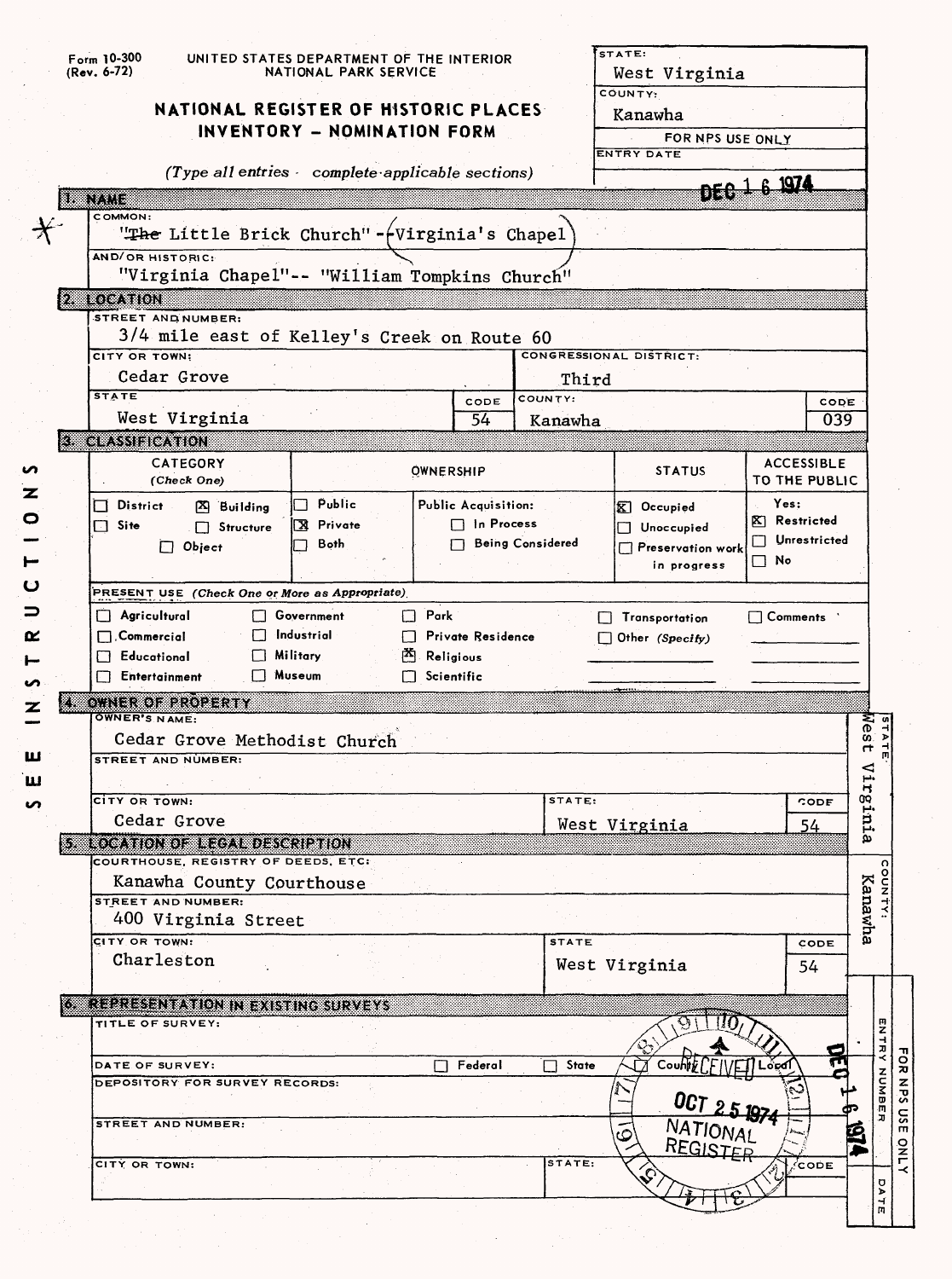| <b>CONDITION</b><br>DESCRIBE THE PRESENT AND ORIGINAL (if known) PHYSICAL APPEARANCE<br>Virginia's Chapel is a small, unpretentious brick structure on Route 60 at<br>Cedar Grove, West Virginia. According to Ruth Dayton's Pioneers and Their<br>Homes on Upper Kanawha, the Chapel was built as a graduation present for<br>Virginia Tompkins by her father William. The bricks were brought from<br>Cincinnati to balance export shipments. They are laid in a common bond and,<br>except for their angled placement in the cornice, afford very little orna-<br>mentation.<br>The chapel is affixed to the front of the church and contains the white dou-<br>ble doors and fanlight in its bottom brick section. The higher wooden part<br>is covered by thin shingles and holds a small wooden cupola.<br>are separated by a beam which bears the date, "1853."<br>At the time of its construction, the building was nearly square; three<br>(The exact date of these additions is not known.) | $\Box$ Excellent<br>$\mathbf{\nabla}$ Altered | 区 Good<br>(Check One) | $\Box$ Fair<br><b>B</b> Unaltered | $\Box$ Deteriorated | $\Box$ Ruins<br>$\Box$ Moved | □ Unexposed<br>(Check One)<br>X Original Site | These sections |
|-------------------------------------------------------------------------------------------------------------------------------------------------------------------------------------------------------------------------------------------------------------------------------------------------------------------------------------------------------------------------------------------------------------------------------------------------------------------------------------------------------------------------------------------------------------------------------------------------------------------------------------------------------------------------------------------------------------------------------------------------------------------------------------------------------------------------------------------------------------------------------------------------------------------------------------------------------------------------------------------------------|-----------------------------------------------|-----------------------|-----------------------------------|---------------------|------------------------------|-----------------------------------------------|----------------|
|                                                                                                                                                                                                                                                                                                                                                                                                                                                                                                                                                                                                                                                                                                                                                                                                                                                                                                                                                                                                       |                                               |                       |                                   |                     |                              |                                               |                |
|                                                                                                                                                                                                                                                                                                                                                                                                                                                                                                                                                                                                                                                                                                                                                                                                                                                                                                                                                                                                       |                                               |                       |                                   |                     |                              |                                               |                |
|                                                                                                                                                                                                                                                                                                                                                                                                                                                                                                                                                                                                                                                                                                                                                                                                                                                                                                                                                                                                       |                                               |                       |                                   |                     |                              |                                               |                |
|                                                                                                                                                                                                                                                                                                                                                                                                                                                                                                                                                                                                                                                                                                                                                                                                                                                                                                                                                                                                       |                                               |                       |                                   |                     |                              |                                               |                |
|                                                                                                                                                                                                                                                                                                                                                                                                                                                                                                                                                                                                                                                                                                                                                                                                                                                                                                                                                                                                       |                                               |                       |                                   |                     |                              |                                               |                |
|                                                                                                                                                                                                                                                                                                                                                                                                                                                                                                                                                                                                                                                                                                                                                                                                                                                                                                                                                                                                       |                                               |                       |                                   |                     |                              |                                               |                |
|                                                                                                                                                                                                                                                                                                                                                                                                                                                                                                                                                                                                                                                                                                                                                                                                                                                                                                                                                                                                       |                                               |                       |                                   |                     |                              |                                               |                |
|                                                                                                                                                                                                                                                                                                                                                                                                                                                                                                                                                                                                                                                                                                                                                                                                                                                                                                                                                                                                       |                                               |                       |                                   |                     |                              |                                               |                |
|                                                                                                                                                                                                                                                                                                                                                                                                                                                                                                                                                                                                                                                                                                                                                                                                                                                                                                                                                                                                       |                                               |                       |                                   |                     |                              |                                               |                |
|                                                                                                                                                                                                                                                                                                                                                                                                                                                                                                                                                                                                                                                                                                                                                                                                                                                                                                                                                                                                       |                                               |                       |                                   |                     |                              |                                               |                |
|                                                                                                                                                                                                                                                                                                                                                                                                                                                                                                                                                                                                                                                                                                                                                                                                                                                                                                                                                                                                       |                                               |                       |                                   |                     |                              |                                               |                |
|                                                                                                                                                                                                                                                                                                                                                                                                                                                                                                                                                                                                                                                                                                                                                                                                                                                                                                                                                                                                       |                                               |                       |                                   |                     |                              |                                               |                |
|                                                                                                                                                                                                                                                                                                                                                                                                                                                                                                                                                                                                                                                                                                                                                                                                                                                                                                                                                                                                       |                                               |                       |                                   |                     |                              |                                               |                |
|                                                                                                                                                                                                                                                                                                                                                                                                                                                                                                                                                                                                                                                                                                                                                                                                                                                                                                                                                                                                       |                                               |                       |                                   |                     |                              |                                               |                |
|                                                                                                                                                                                                                                                                                                                                                                                                                                                                                                                                                                                                                                                                                                                                                                                                                                                                                                                                                                                                       |                                               |                       |                                   |                     |                              |                                               |                |
|                                                                                                                                                                                                                                                                                                                                                                                                                                                                                                                                                                                                                                                                                                                                                                                                                                                                                                                                                                                                       |                                               |                       |                                   |                     |                              |                                               |                |
| narrow Gothic windows lighted each side, but within a few years, the church<br>was lengthened and a fourth window was added to the sides. At the same time<br>this addition was made, the louvered, octagonal cupola and finial were added.                                                                                                                                                                                                                                                                                                                                                                                                                                                                                                                                                                                                                                                                                                                                                           |                                               |                       |                                   |                     |                              |                                               |                |
|                                                                                                                                                                                                                                                                                                                                                                                                                                                                                                                                                                                                                                                                                                                                                                                                                                                                                                                                                                                                       |                                               |                       |                                   |                     |                              |                                               |                |
|                                                                                                                                                                                                                                                                                                                                                                                                                                                                                                                                                                                                                                                                                                                                                                                                                                                                                                                                                                                                       |                                               |                       |                                   |                     |                              |                                               |                |
|                                                                                                                                                                                                                                                                                                                                                                                                                                                                                                                                                                                                                                                                                                                                                                                                                                                                                                                                                                                                       |                                               |                       |                                   |                     |                              |                                               |                |
|                                                                                                                                                                                                                                                                                                                                                                                                                                                                                                                                                                                                                                                                                                                                                                                                                                                                                                                                                                                                       |                                               |                       |                                   |                     |                              |                                               |                |
|                                                                                                                                                                                                                                                                                                                                                                                                                                                                                                                                                                                                                                                                                                                                                                                                                                                                                                                                                                                                       |                                               |                       |                                   |                     |                              |                                               |                |
| The entire foundation is stone; however, the foundation under the newer                                                                                                                                                                                                                                                                                                                                                                                                                                                                                                                                                                                                                                                                                                                                                                                                                                                                                                                               |                                               |                       |                                   |                     |                              |                                               |                |
| addition is approximately a foot below the older section.                                                                                                                                                                                                                                                                                                                                                                                                                                                                                                                                                                                                                                                                                                                                                                                                                                                                                                                                             |                                               |                       |                                   |                     |                              |                                               |                |
|                                                                                                                                                                                                                                                                                                                                                                                                                                                                                                                                                                                                                                                                                                                                                                                                                                                                                                                                                                                                       |                                               |                       |                                   |                     |                              |                                               |                |
|                                                                                                                                                                                                                                                                                                                                                                                                                                                                                                                                                                                                                                                                                                                                                                                                                                                                                                                                                                                                       |                                               |                       |                                   |                     |                              |                                               |                |
|                                                                                                                                                                                                                                                                                                                                                                                                                                                                                                                                                                                                                                                                                                                                                                                                                                                                                                                                                                                                       |                                               |                       |                                   |                     |                              |                                               |                |
|                                                                                                                                                                                                                                                                                                                                                                                                                                                                                                                                                                                                                                                                                                                                                                                                                                                                                                                                                                                                       |                                               |                       |                                   |                     |                              |                                               |                |
|                                                                                                                                                                                                                                                                                                                                                                                                                                                                                                                                                                                                                                                                                                                                                                                                                                                                                                                                                                                                       |                                               |                       |                                   | OCT 25 1974         |                              |                                               |                |
|                                                                                                                                                                                                                                                                                                                                                                                                                                                                                                                                                                                                                                                                                                                                                                                                                                                                                                                                                                                                       |                                               |                       |                                   |                     |                              |                                               |                |
|                                                                                                                                                                                                                                                                                                                                                                                                                                                                                                                                                                                                                                                                                                                                                                                                                                                                                                                                                                                                       |                                               |                       |                                   |                     |                              |                                               |                |
|                                                                                                                                                                                                                                                                                                                                                                                                                                                                                                                                                                                                                                                                                                                                                                                                                                                                                                                                                                                                       |                                               |                       |                                   | REGISTER            |                              |                                               |                |
|                                                                                                                                                                                                                                                                                                                                                                                                                                                                                                                                                                                                                                                                                                                                                                                                                                                                                                                                                                                                       |                                               |                       |                                   |                     |                              |                                               |                |
|                                                                                                                                                                                                                                                                                                                                                                                                                                                                                                                                                                                                                                                                                                                                                                                                                                                                                                                                                                                                       |                                               |                       |                                   |                     |                              |                                               |                |
|                                                                                                                                                                                                                                                                                                                                                                                                                                                                                                                                                                                                                                                                                                                                                                                                                                                                                                                                                                                                       |                                               |                       |                                   |                     |                              |                                               |                |
|                                                                                                                                                                                                                                                                                                                                                                                                                                                                                                                                                                                                                                                                                                                                                                                                                                                                                                                                                                                                       |                                               |                       |                                   |                     |                              |                                               |                |
|                                                                                                                                                                                                                                                                                                                                                                                                                                                                                                                                                                                                                                                                                                                                                                                                                                                                                                                                                                                                       |                                               |                       |                                   |                     |                              |                                               |                |
|                                                                                                                                                                                                                                                                                                                                                                                                                                                                                                                                                                                                                                                                                                                                                                                                                                                                                                                                                                                                       |                                               |                       |                                   |                     |                              |                                               |                |
|                                                                                                                                                                                                                                                                                                                                                                                                                                                                                                                                                                                                                                                                                                                                                                                                                                                                                                                                                                                                       |                                               |                       |                                   |                     |                              |                                               |                |
|                                                                                                                                                                                                                                                                                                                                                                                                                                                                                                                                                                                                                                                                                                                                                                                                                                                                                                                                                                                                       |                                               |                       |                                   |                     |                              |                                               |                |
|                                                                                                                                                                                                                                                                                                                                                                                                                                                                                                                                                                                                                                                                                                                                                                                                                                                                                                                                                                                                       |                                               |                       |                                   |                     |                              |                                               |                |
|                                                                                                                                                                                                                                                                                                                                                                                                                                                                                                                                                                                                                                                                                                                                                                                                                                                                                                                                                                                                       |                                               |                       |                                   |                     |                              |                                               |                |
|                                                                                                                                                                                                                                                                                                                                                                                                                                                                                                                                                                                                                                                                                                                                                                                                                                                                                                                                                                                                       |                                               |                       |                                   |                     |                              |                                               |                |
|                                                                                                                                                                                                                                                                                                                                                                                                                                                                                                                                                                                                                                                                                                                                                                                                                                                                                                                                                                                                       |                                               |                       |                                   |                     |                              |                                               |                |
|                                                                                                                                                                                                                                                                                                                                                                                                                                                                                                                                                                                                                                                                                                                                                                                                                                                                                                                                                                                                       |                                               |                       |                                   |                     |                              |                                               |                |
|                                                                                                                                                                                                                                                                                                                                                                                                                                                                                                                                                                                                                                                                                                                                                                                                                                                                                                                                                                                                       |                                               |                       |                                   |                     |                              |                                               |                |
|                                                                                                                                                                                                                                                                                                                                                                                                                                                                                                                                                                                                                                                                                                                                                                                                                                                                                                                                                                                                       |                                               |                       |                                   |                     |                              |                                               |                |
|                                                                                                                                                                                                                                                                                                                                                                                                                                                                                                                                                                                                                                                                                                                                                                                                                                                                                                                                                                                                       |                                               |                       |                                   |                     |                              |                                               |                |
|                                                                                                                                                                                                                                                                                                                                                                                                                                                                                                                                                                                                                                                                                                                                                                                                                                                                                                                                                                                                       |                                               |                       |                                   |                     |                              |                                               |                |
|                                                                                                                                                                                                                                                                                                                                                                                                                                                                                                                                                                                                                                                                                                                                                                                                                                                                                                                                                                                                       |                                               |                       |                                   |                     |                              |                                               |                |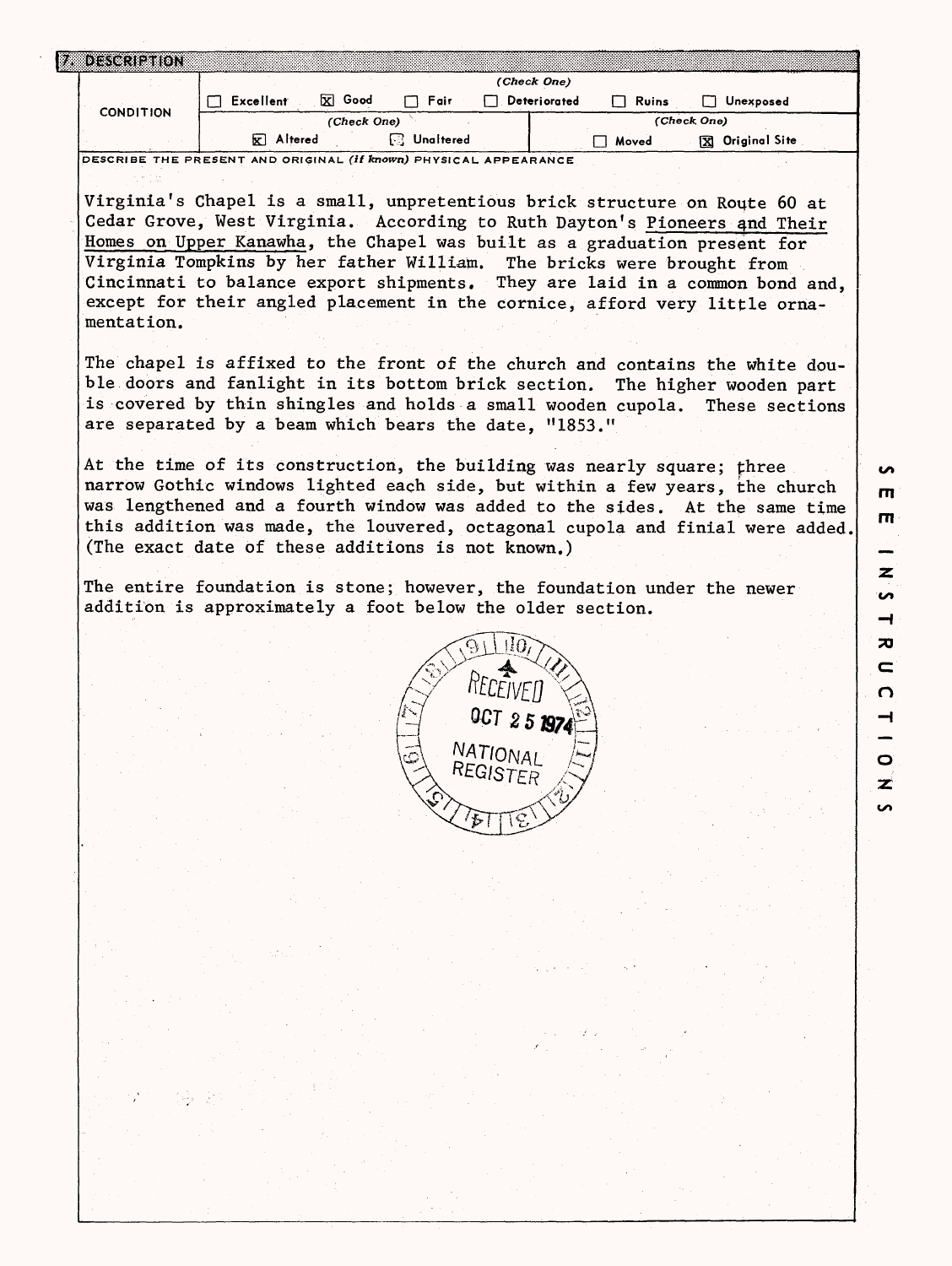| PERIOD (Check One or More as Appropriate)                |                   |                                       |                 |
|----------------------------------------------------------|-------------------|---------------------------------------|-----------------|
| Pre-Columbian!<br>П                                      | 16th Century      | 18th Century<br>l 1                   | 20th Century    |
| 15th Century<br>П                                        | 17th Century<br>П | 19th Century<br>囨                     |                 |
| SPECIFIC DATE(S) (If Applicable and Known)               | 1853              | (Buit)                                |                 |
| AREAS OF SIGNIFICANCE (Check One or More as Appropriate) |                   |                                       |                 |
| Abor iginal                                              | Education         | Political<br>$\overline{\phantom{a}}$ | Urban Planning  |
| Prehistoric<br>п                                         | Engineering       | Religion/Phi.<br>IX.                  | Other (Specify) |
| $\Box$ Historic                                          | <b>Industry</b>   | losophy                               |                 |
| Agriculture<br>П                                         | Invention         | Science<br>11                         |                 |
| Architecture                                             | Landscape         | $\Box$ Sculpture                      |                 |
| Art                                                      | Architecture      | Social/Human-                         |                 |
| Commerce                                                 | Literature        | itarian                               |                 |
| Communications                                           | Military<br>ſХ    | Theater                               |                 |
| Conservation                                             | Music             | Transportation                        |                 |

because it was used by both the North and South during the Civil War.

Virginia Tompkins was the daughter of William and Rachel Tompkins of Cedar Grove. William was one of the earliest pioneers in the Kanawha Valley and is credited for discovering the first commercial use of natural gas. His wife Rachel was just as noteworthy. She was the aunt of U.S. Grant and possessed a letter from him which protected her home during the Civil War. When Virginia<sup>\*</sup> who many said was a favorite of her father, finished her education, William offered to give her a present of anything she wished. Oddly enough, she requested a church. Soon thereafter, Mr. Tompkins began building a small ecclesiastical structure for his daughter. As indicated by the date above the door, William completed his task in 1853.

The Chapel was occupied during the Civil War by both sides. The Confederates used it as a hospital while the Union officers used it as a stable. According to Virginia's niece, Rachel Settle, the church was slightly damaged during Yankee occupation. Afterward, a William Tompkins (probably Mrs. Settle's uncle) wrote to the Federal government asking for repayment for damages. Seven hundred dollars was granted and used for repairs.

Virginia's Chapel was built for all denominations and used indiscriminately for a time. Later, it was used exclusively by the Methodist. In 1904, it was sold to the Methodist Episcopal Christian Church of Cedar Grove who worshipped here until establishing a larger sanctuary. The Chapel is used now only for special occasions; its early name was dropped, and it gradually became known as the "Little Brick Church."

Upon the outer walls are placed bronze plaques to two Kanawha Valley pioneers and their wives; one to William Morris, Sr., the other to his son, Major William Morris, veteran of the Battle of Point Pleasant. The Morrises and many other early settlers of the Kanawha Valley are buried in the graveyard. According to Mrs. Rachel Settle, William Tompkins' granddaughter, the Chapel is built directly over the grave of William Morris. She says that it was often told that this was the only way they could keep him down.